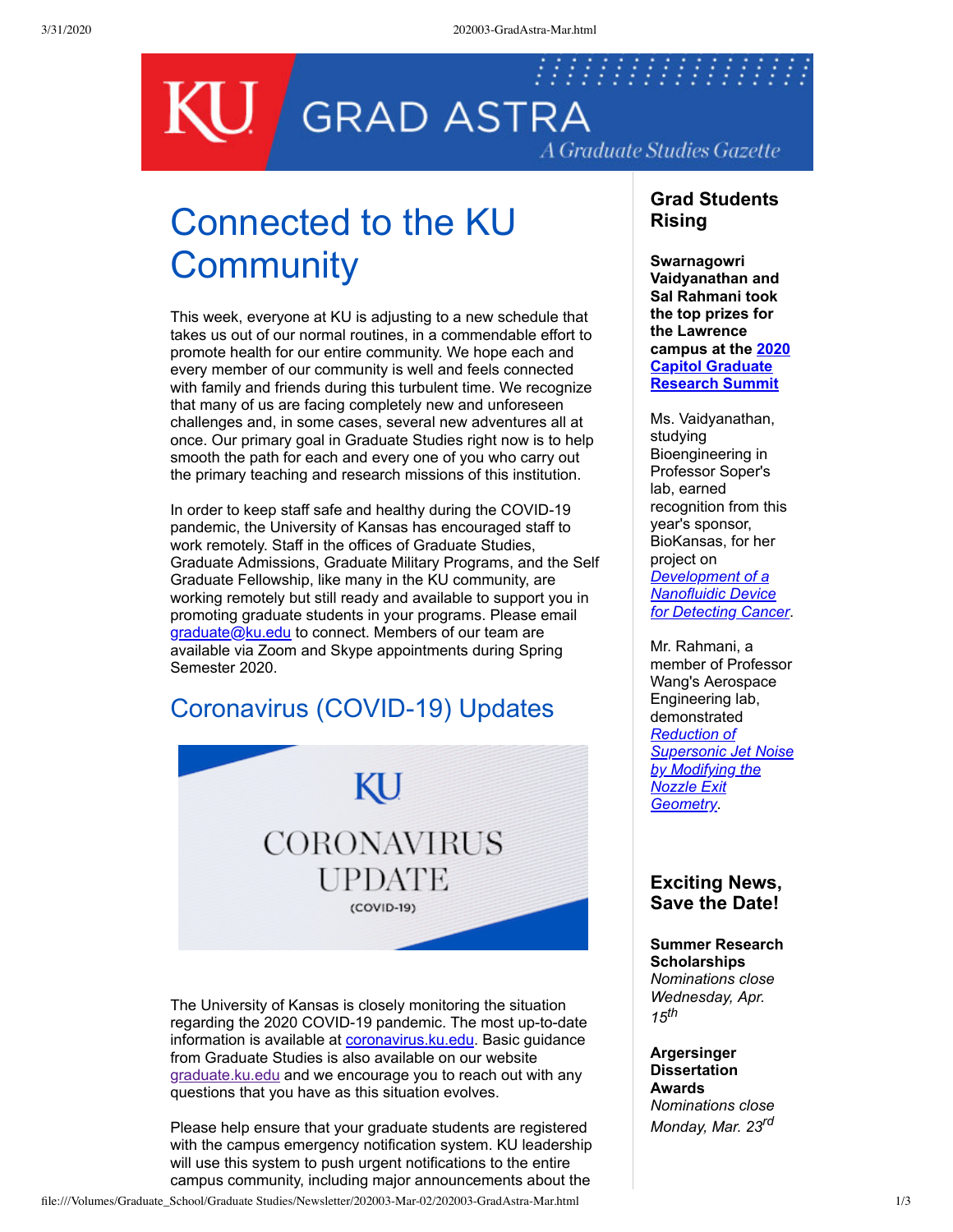#### COVID-19 situation.

We know that circumstances surrounding COVID-19 can have a number of non-academic consequences for graduate students. We are working closely with other units on campus to provide emergency funds for those students who encounter financial hardship and will send out information as soon as we receive it.

### Graduate and Professional Student Appreciation Week

The National Association of Graduate-Professional Students has promoted a Graduate and Professional Student Appreciation Week since 1993. This year, KU will take part in the national event from April 6-12. We encourage faculty, departments, and research groups to take time to celebrate these students' important contributions.

This is a great opportunity to be outspoken in our shared appreciation for graduate students and their impactful work at KU. Showing appreciation and care for your graduate students is particularly important during this uncertain time. They are a cornerstone of our shared teaching and research missions at all times and, like all of us, are going to extra lengths to help us meet our goals this semester.



The Office of Graduate Studies will host a Virtual Pet Café with Rue the Cat and her human, Vice Provost Jennifer Roberts.

- Monday, April 6<sup>th</sup>, 3:30-4:00 p.m.
- Wednesday, April 8<sup>th</sup>, 3:30-4:00 p.m.
- Friday, April  $10^{th}$ , 3:30-4:00 p.m.

Zoom links will be posted at [graduate.ku.edu](http://graduate.ku.edu/) and via our social media accounts. Please encourage your students to join the group, introduced their pets, and get to know other pets and their humans. We will also host a drawing for some OGS swag and other goodies that your students can enter via a webform at [graduate.ku.edu.](http://graduate.ku.edu/)

## Quick Tips: